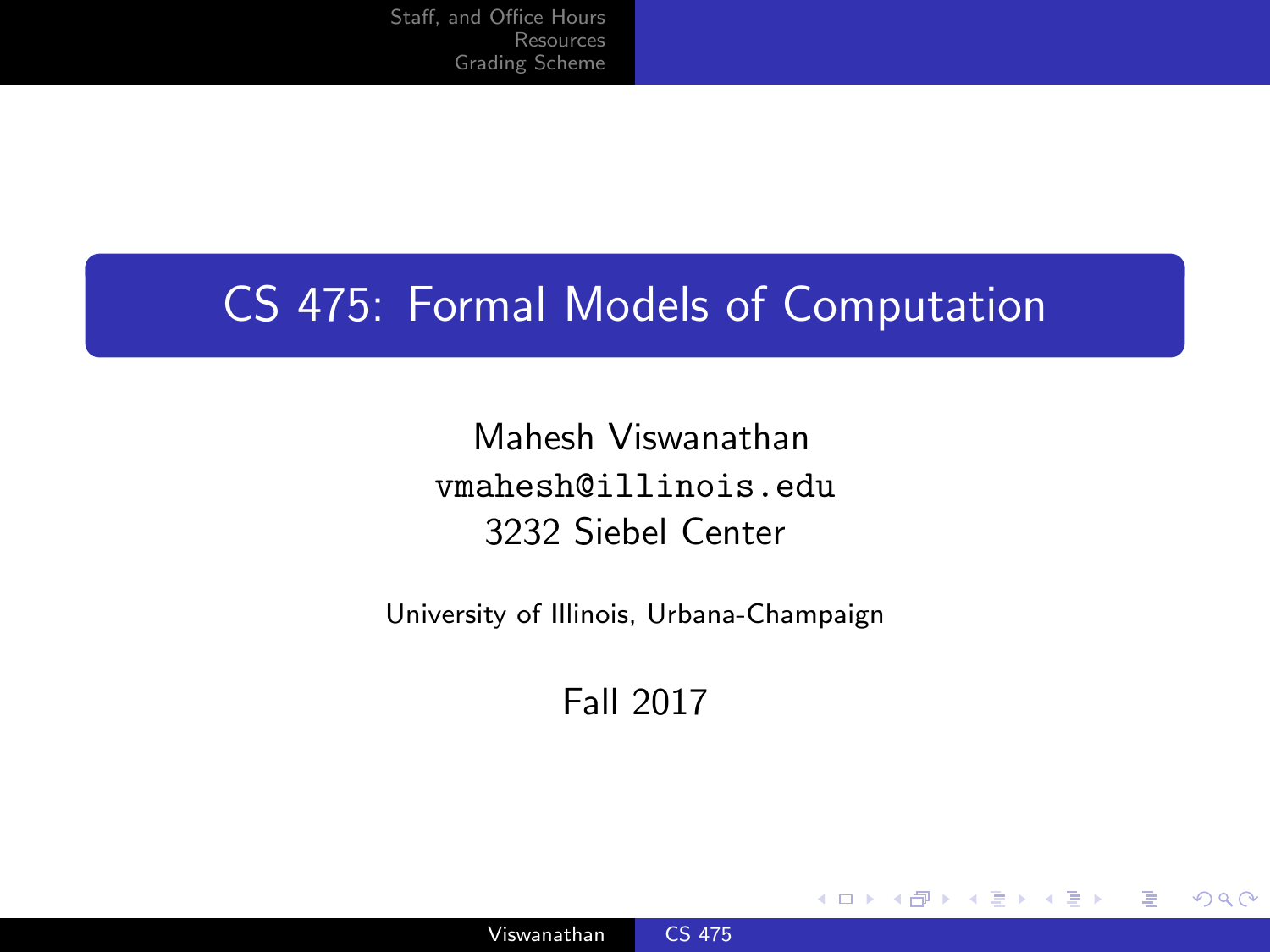### <span id="page-1-0"></span>Instructional Staff

- Instructor: Mahesh Viswanathan (vmahesh)
- Teaching Assistant: Robert Andrews (rgandre2)
- Office Hours: See course website. Also by appointment.
- Contacting Staff: Use "private note" in Piazza.

 $\Omega$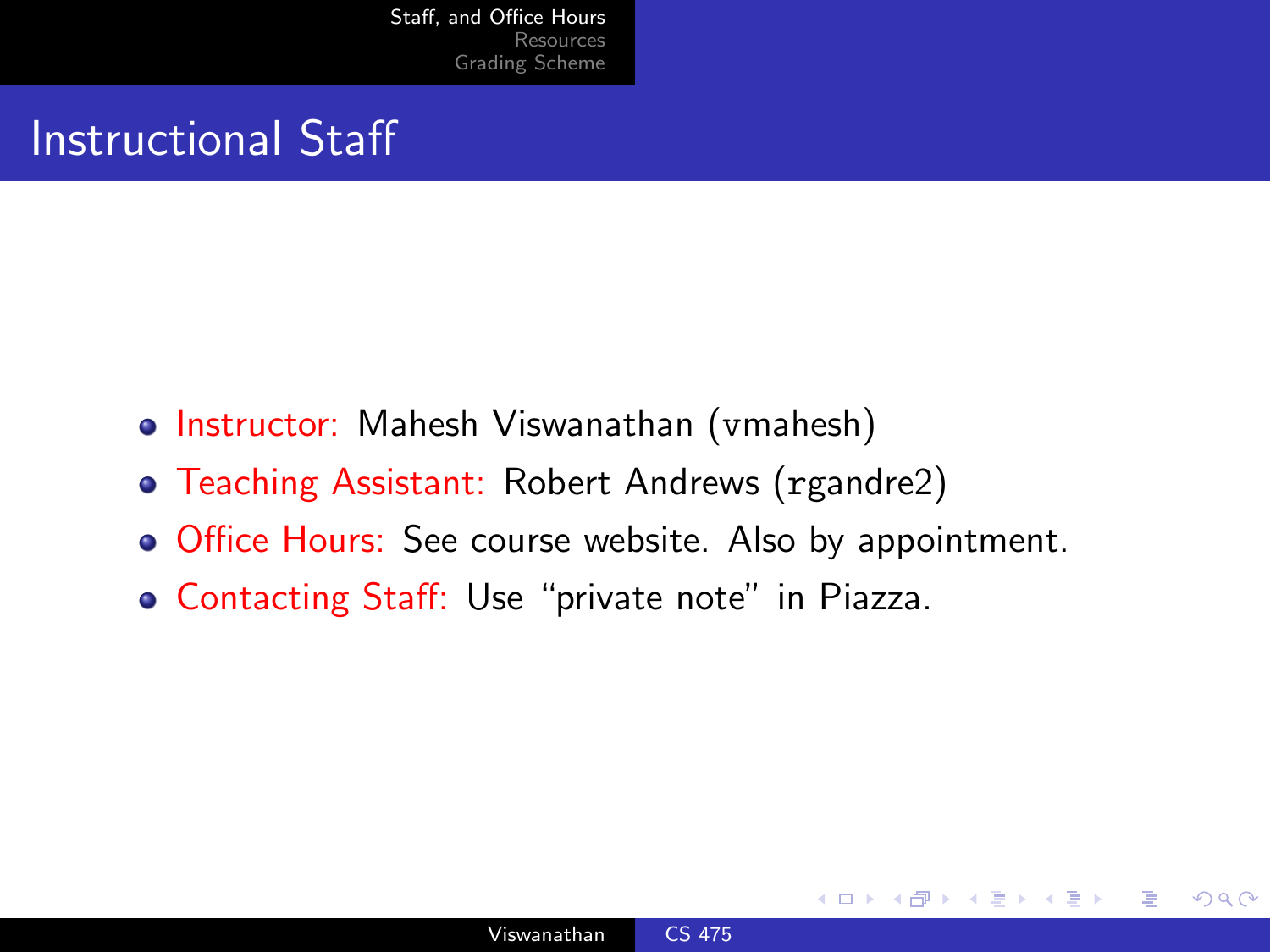### <span id="page-2-0"></span>Electronic Bulletin Boards

- Webpage: General information, course policies, lecture notes courses.engr.illinois.edu/cs475/fa2017
- Piazza: Announcements, online questions and discussion, contacting course staff. Sign up at piazza.com/illinois/fall2017/cs475.
- Moodle: Everything related to quizzes, grades, and announcements https://learn.illinois.edu/course/view.php?id=24671
- **Gradescope: Homework submissions and grading** gradescope.com

 $\Omega$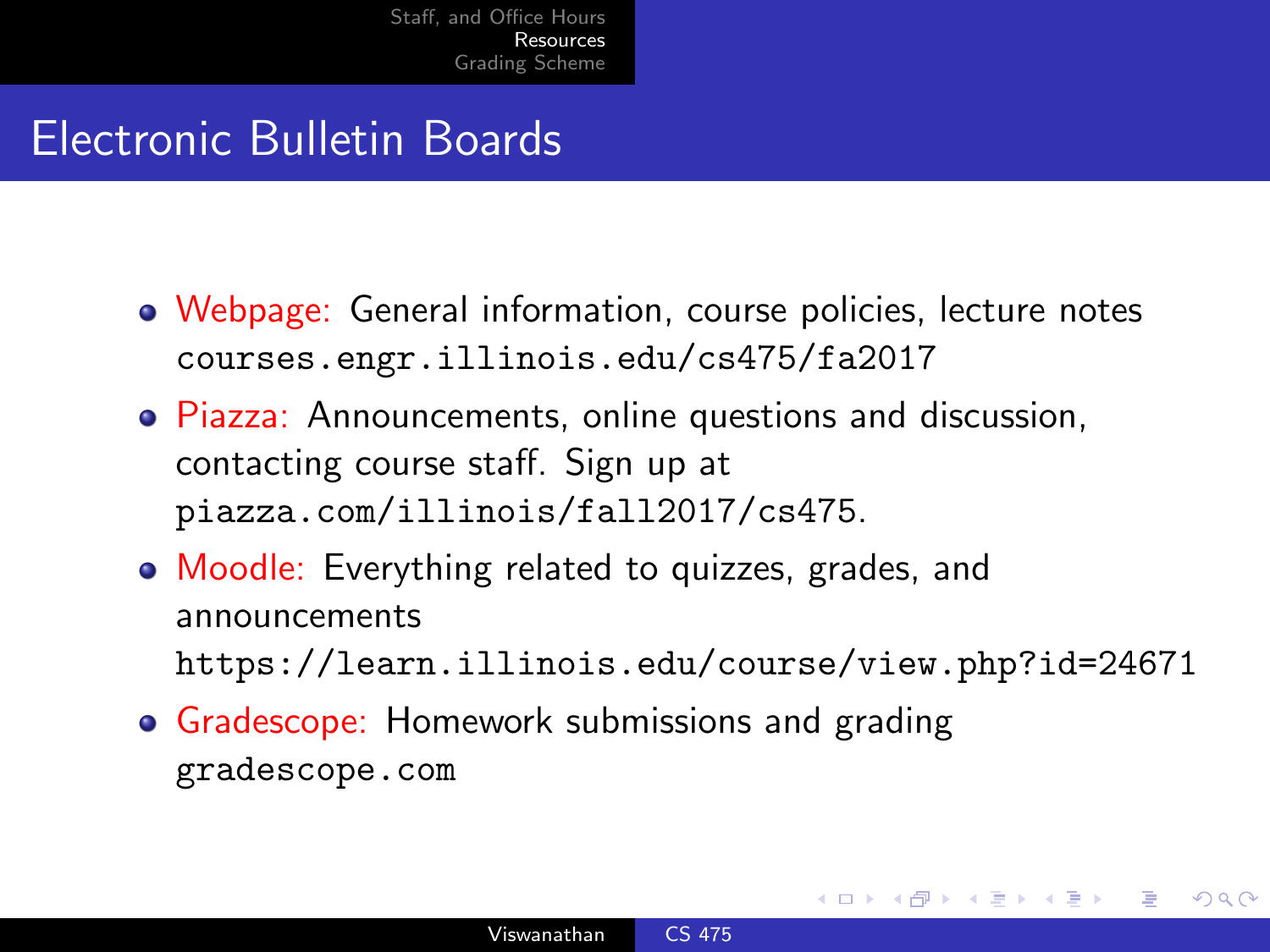#### Resources for class material

- Prerequisites: All material in CS 173, and CS 374
- Textbook: Theory of Computation by Dexter Kozen. (Secondary) Automata and Computability by Dexter Kozen. Both available online through the university library.
- **Lecture Notes: Available on course web-page**
- Video Recording of Lectures: See course website for link.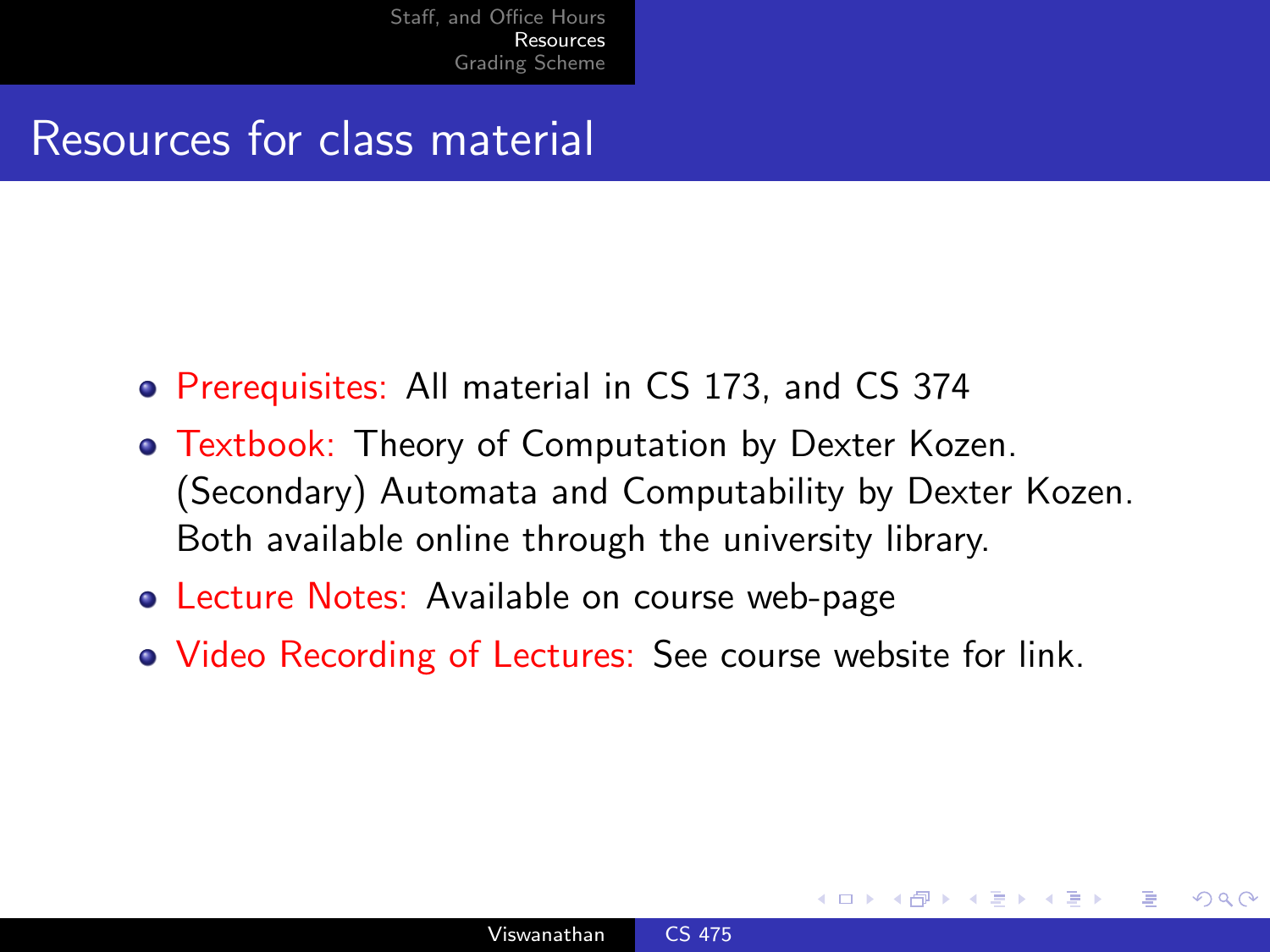### <span id="page-4-0"></span>Grading Policy: Overview

#### Total Grade and Weight

- **Homeworks: 20%**
- Quizzes: 10%
- Midterms:  $40\%$  (2  $\times$  20)
- Finals: 30%

 $\leftarrow$ 

つくへ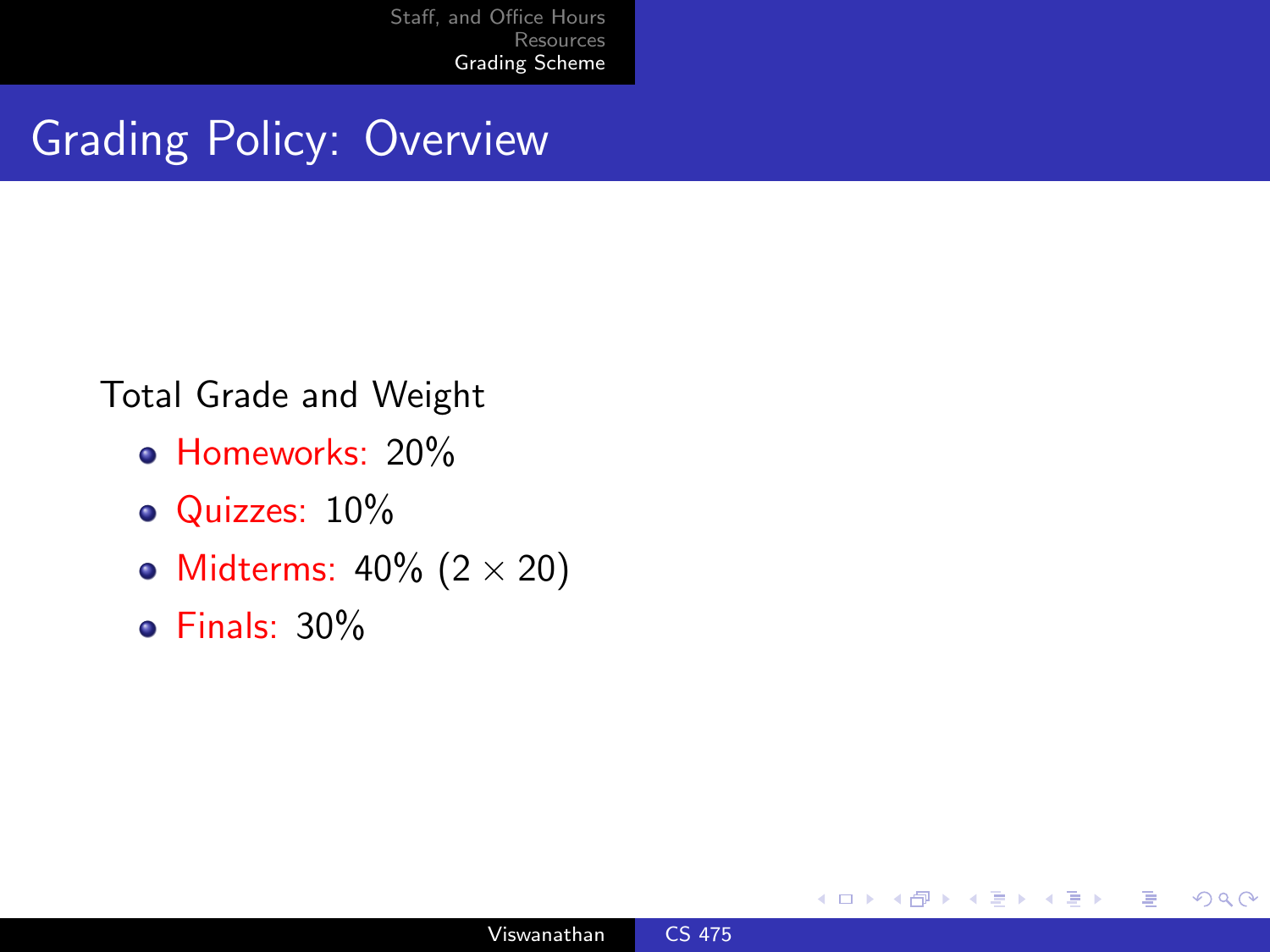### **Homeworks**

- One homework every two week: Due on Thursday at midnight on Gradescope. Assigned two weeks in advance on Thursday.
- No late homeworks. Lowest homework score will be dropped.
- Homeworks may be solved in groups of size at most 3 and each group submits one written solution on Moodle.
- Homework schedule on course webpage.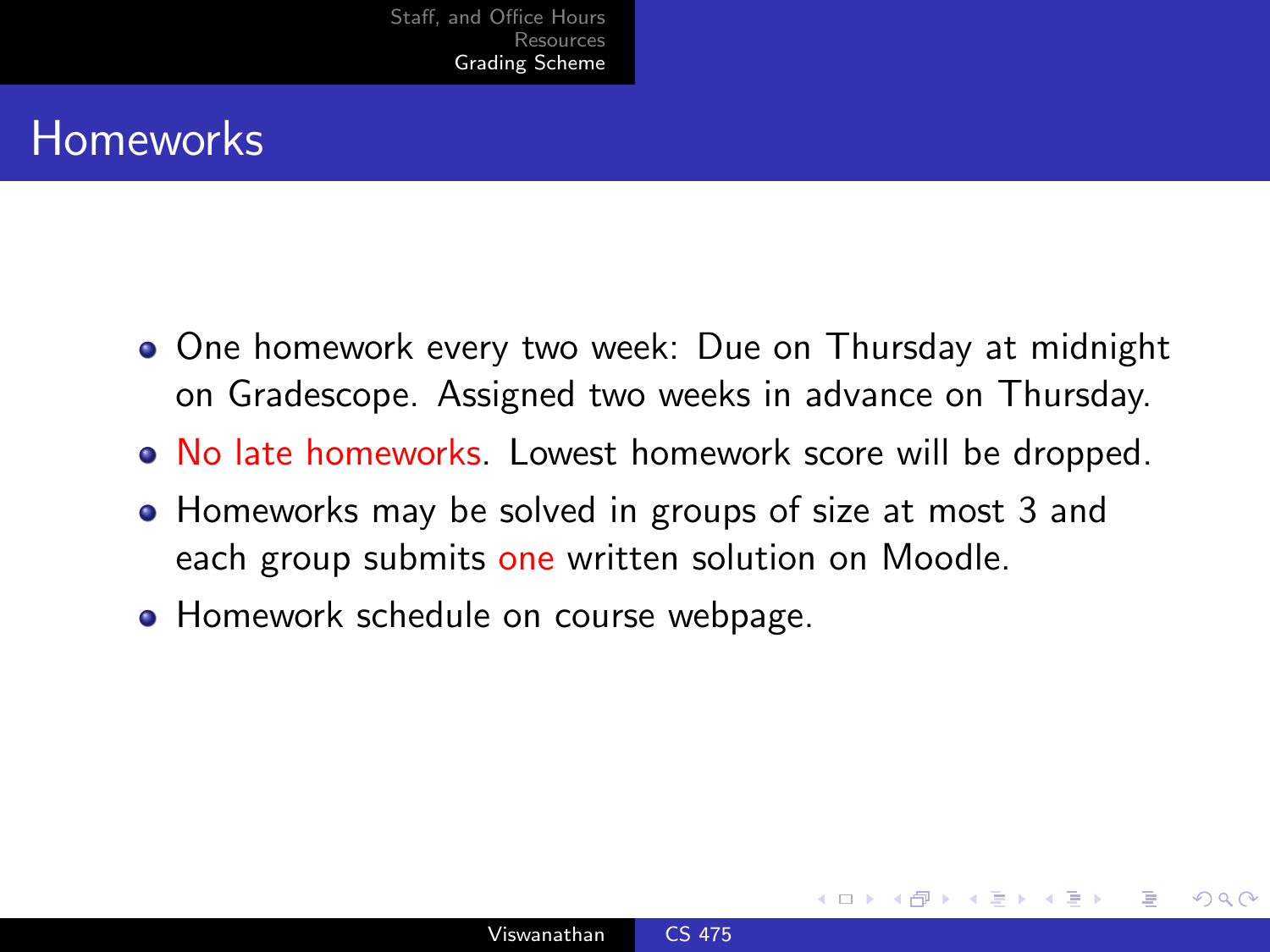### **Homeworks**

- One homework every two week: Due on Thursday at midnight on Gradescope. Assigned two weeks in advance on Thursday.
- No late homeworks. Lowest homework score will be dropped.
- Homeworks may be solved in groups of size at most 3 and each group submits one written solution on Moodle.
- Homework schedule on course webpage.
- Read Homework Guidelines and Academic integrity policies on course website.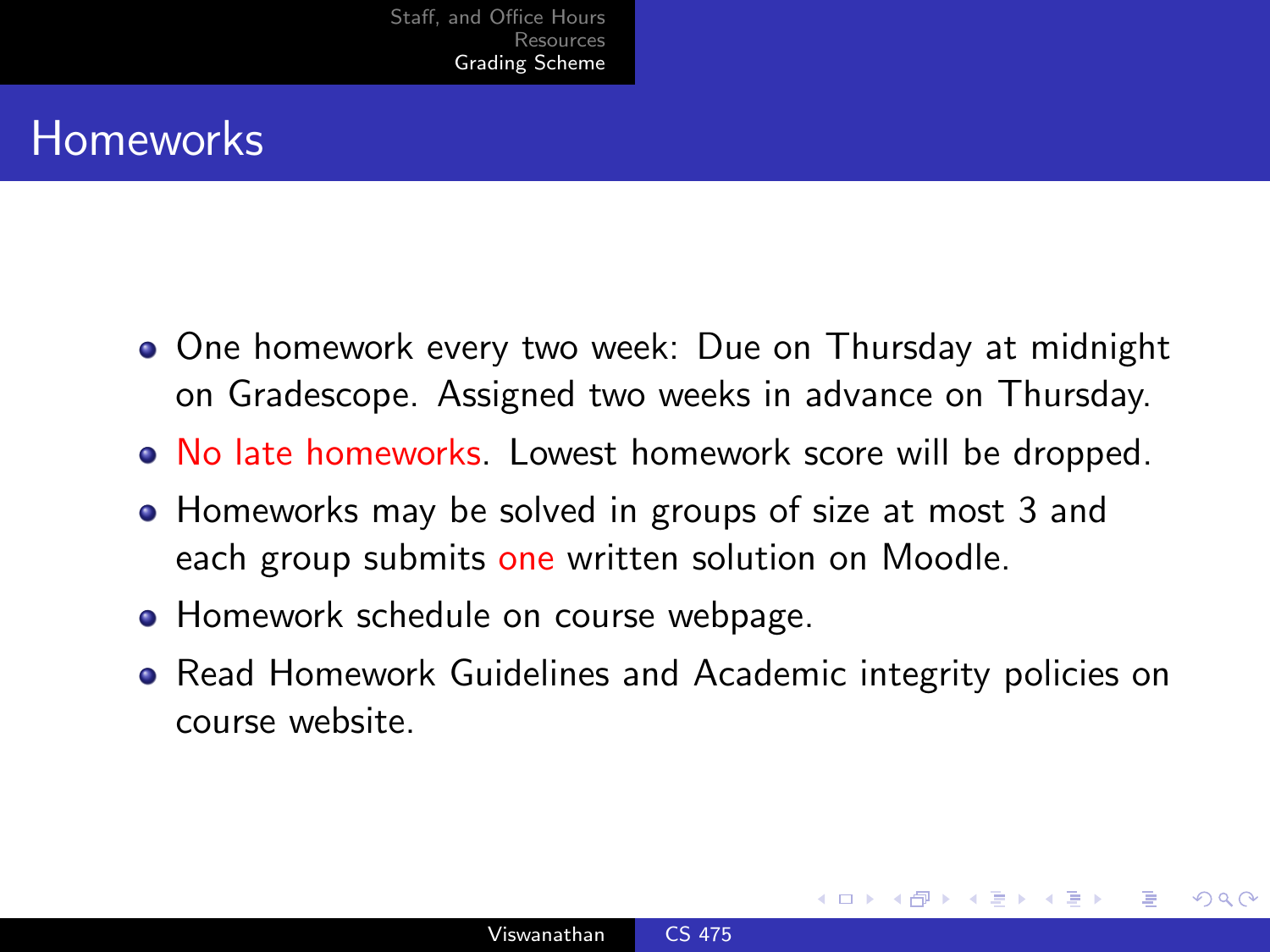

- **•** Once every week on Moodle, except the week before exams and the Thanksgiving break.
- Released on Thursday night, and will be due the following Monday at midnight.
- Quizzes aren't timed. Multiple attempts allowed, with the last attempt being graded
- There are about 11 quizzes in total. We will drop 2 quizzes.
- Quiz schedule on course webpage.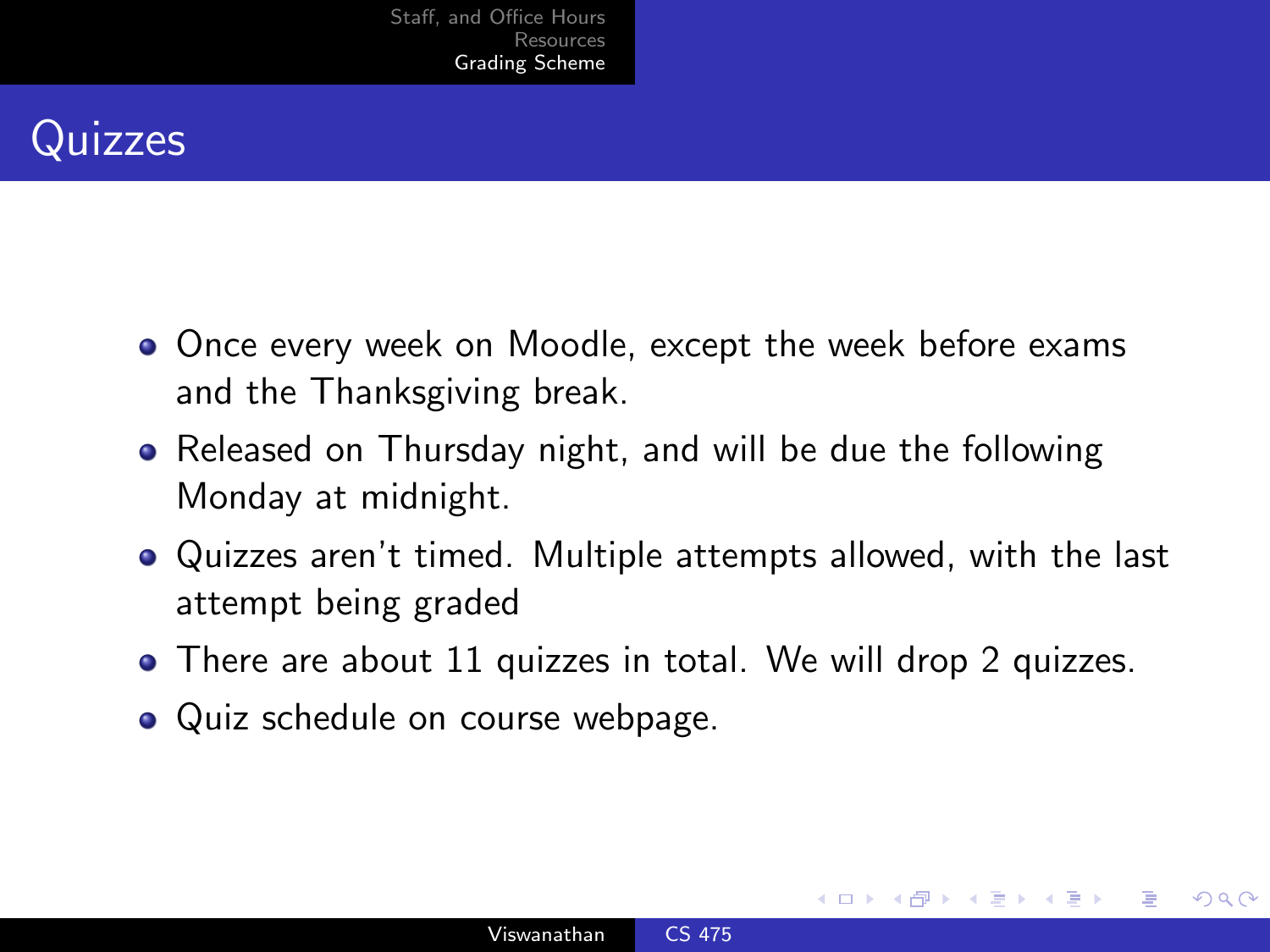### **Examinations**

- First Midterm: Tuesday October 3, 7pm to 9pm
- Second Midterm: Wednesday November 1, 7pm to 9pm
- Final Exam: Monday December 18, 8am to 11am

 $\sim$   $\sim$ 

 $\Omega$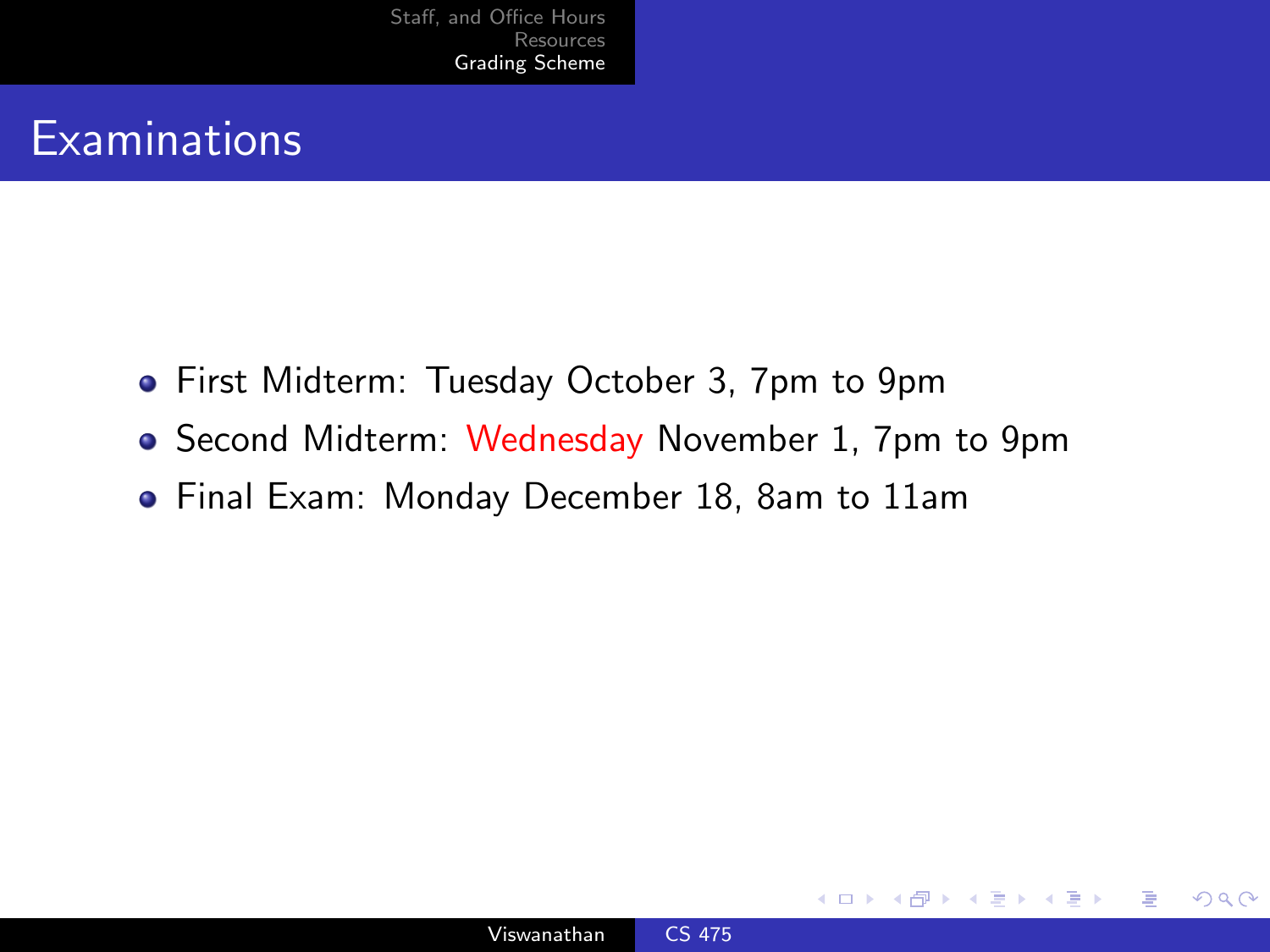### **Examinations**

- First Midterm: Tuesday October 3, 7pm to 9pm
- Second Midterm: Wednesday November 1, 7pm to 9pm
- Final Exam: Monday December 18, 8am to 11am
- No conflict exam offered unless you have valid excuse.

 $\Omega$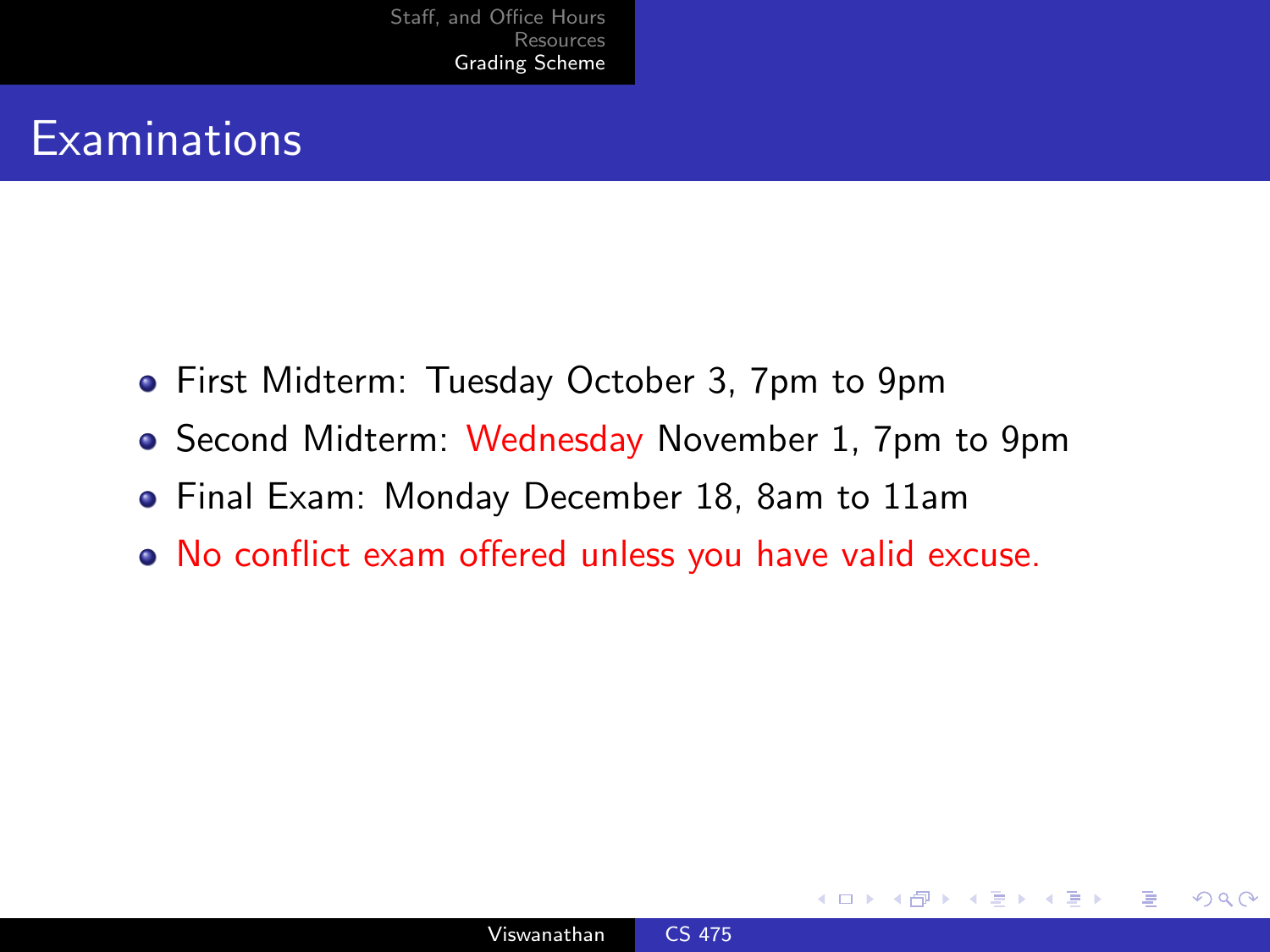### **Examinations**

- First Midterm: Tuesday October 3, 7pm to 9pm
- Second Midterm: Wednesday November 1, 7pm to 9pm
- Final Exam: Monday December 18, 8am to 11am
- No conflict exam offered unless you have valid excuse.
- Midterms will only test material since the previous exam
- **•** Final Exam will test all the course material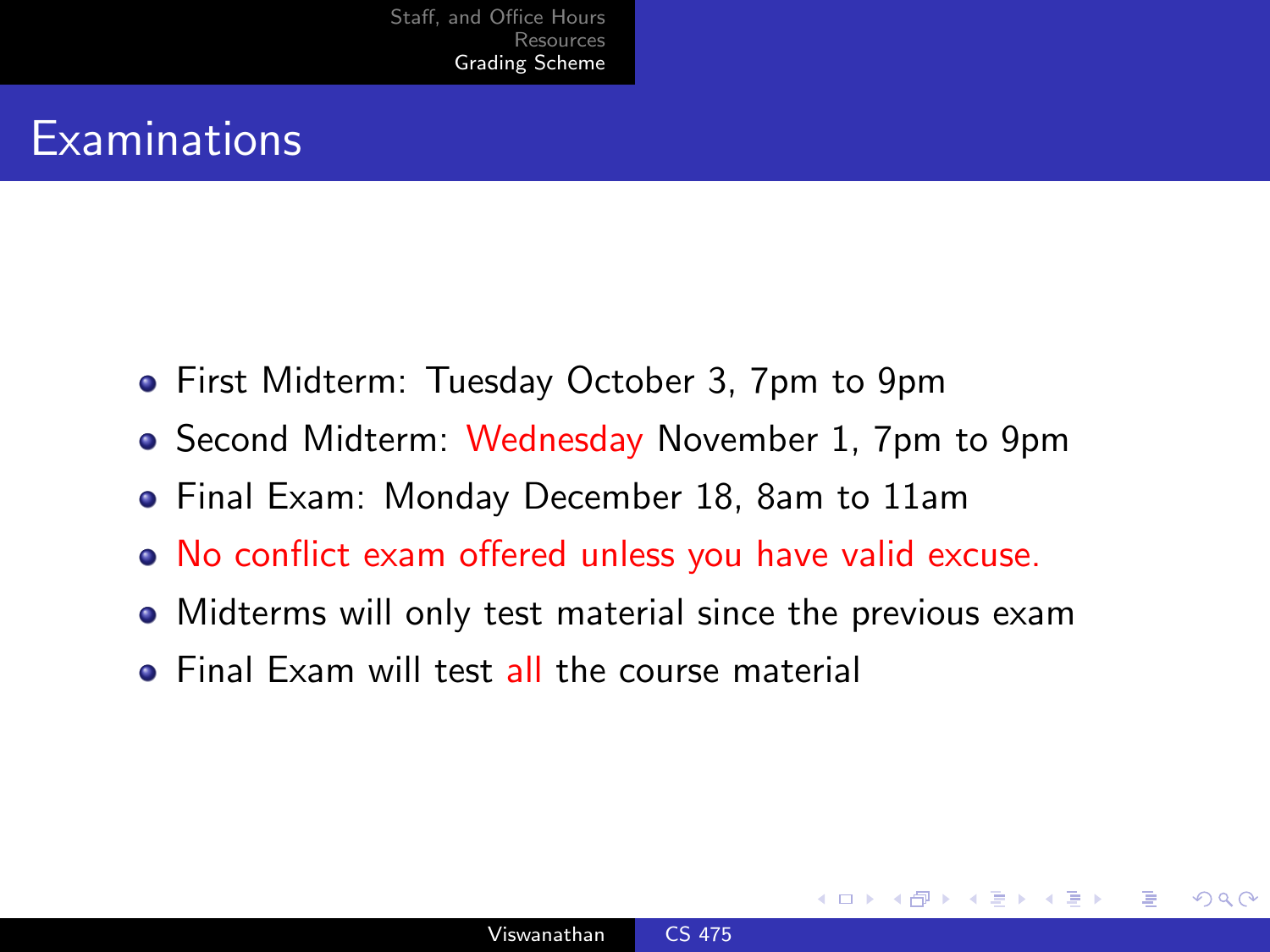# <span id="page-11-0"></span>Part I

## [Course Overview](#page-11-0)

Viswanathan [CS 475](#page-0-0)

 $\leftarrow$ 

- b

 $299$ 

目

∍

Þ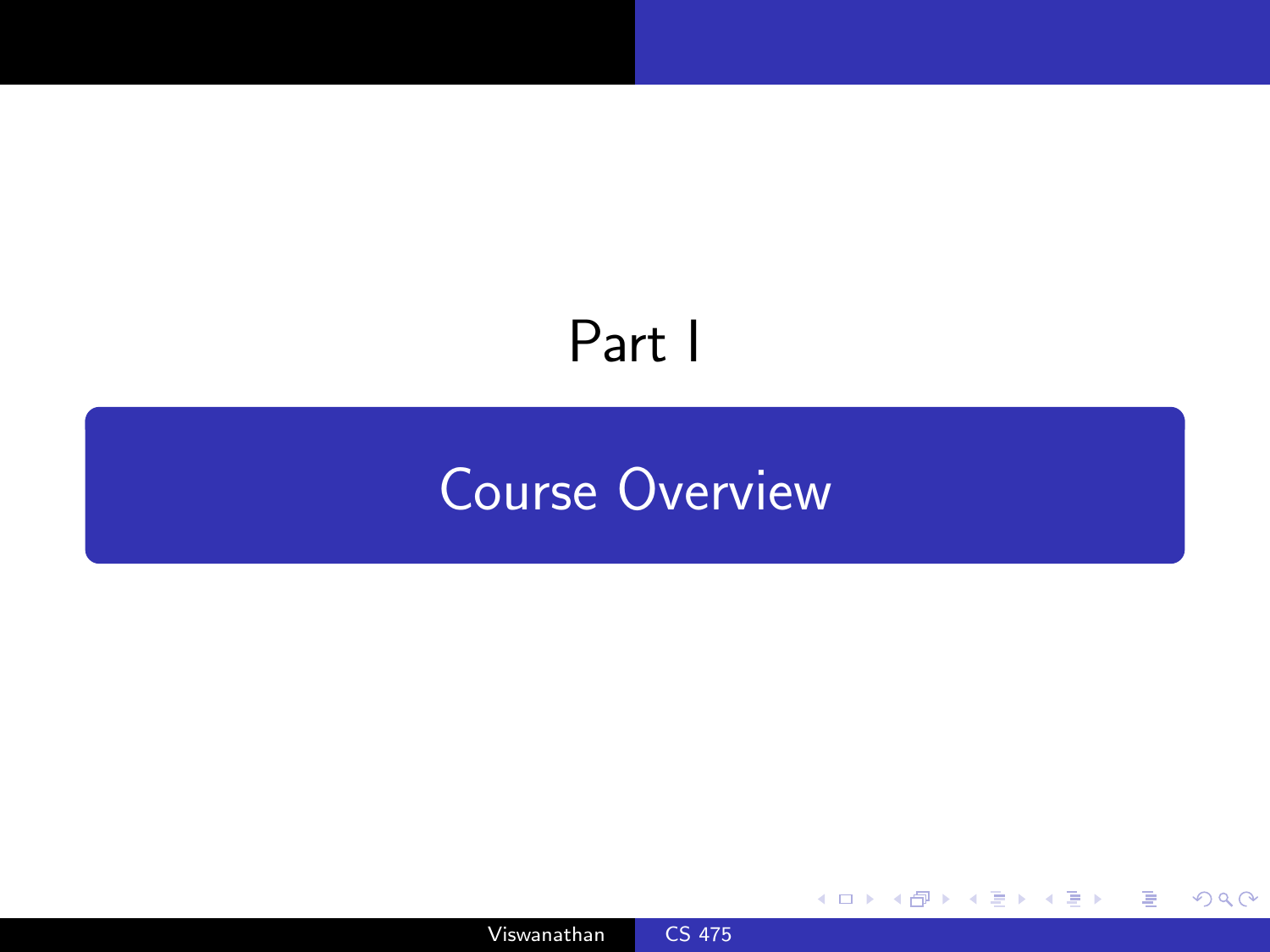Computational Complexity



人居下

4 0 8 ∢母  $\,$ 君  $\mathbf{p}$ ×

目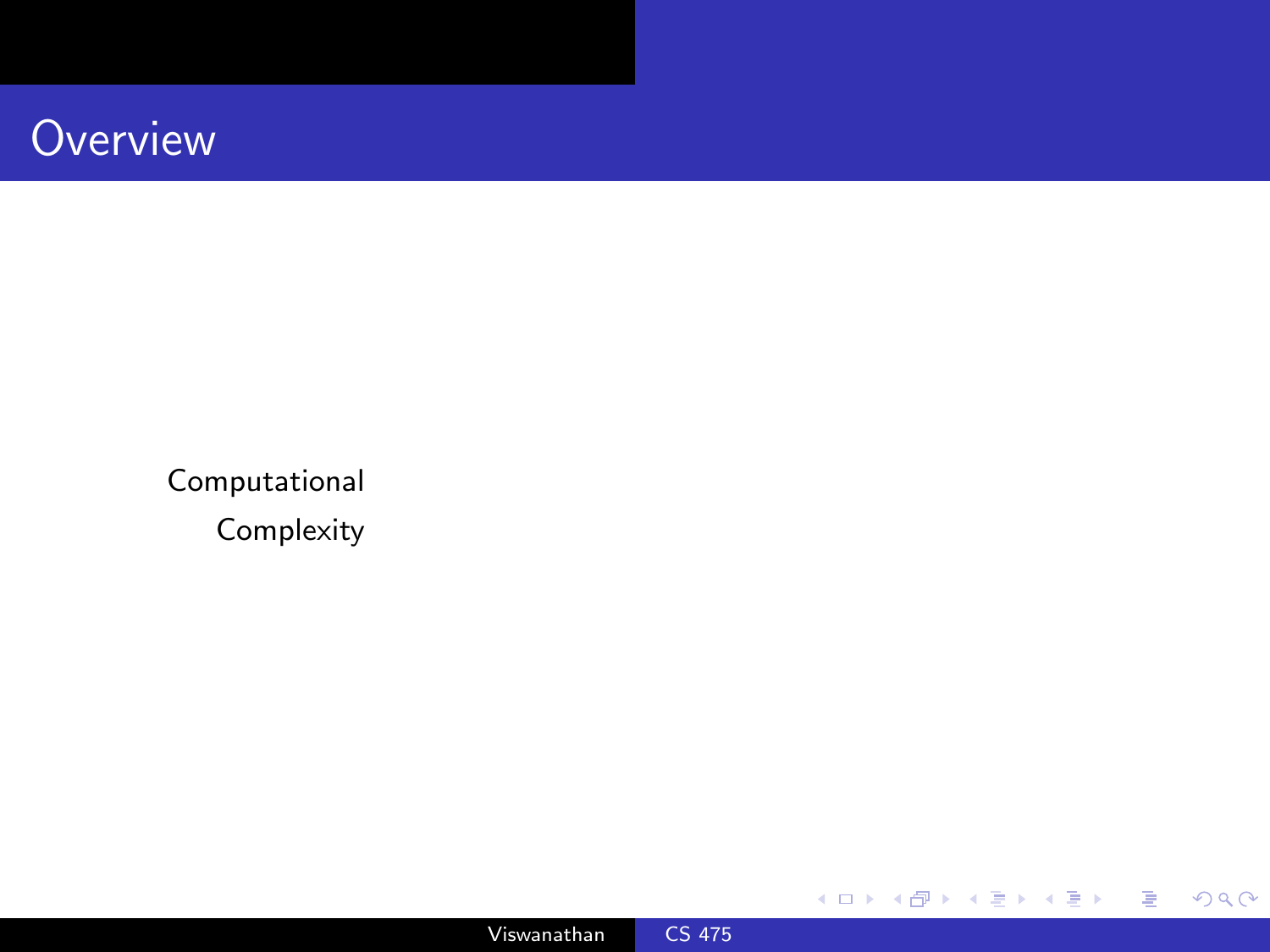



4 0 8

同

× Þ. ∍

Þ. ×. 目  $\,$  Ε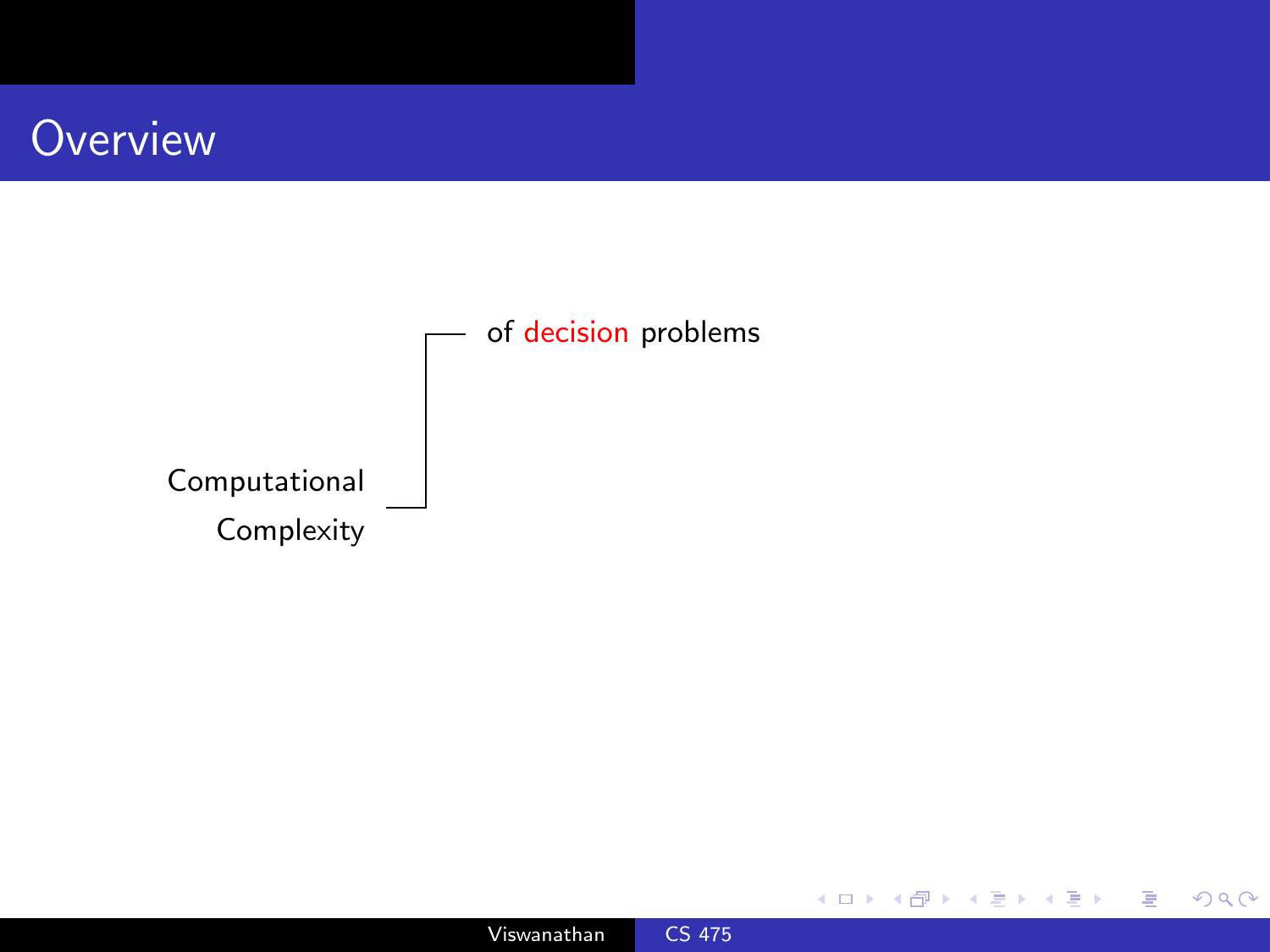



4 0 8

币

 $\mathcal{A}$  $\sim$  Ε

目

Þ

**B**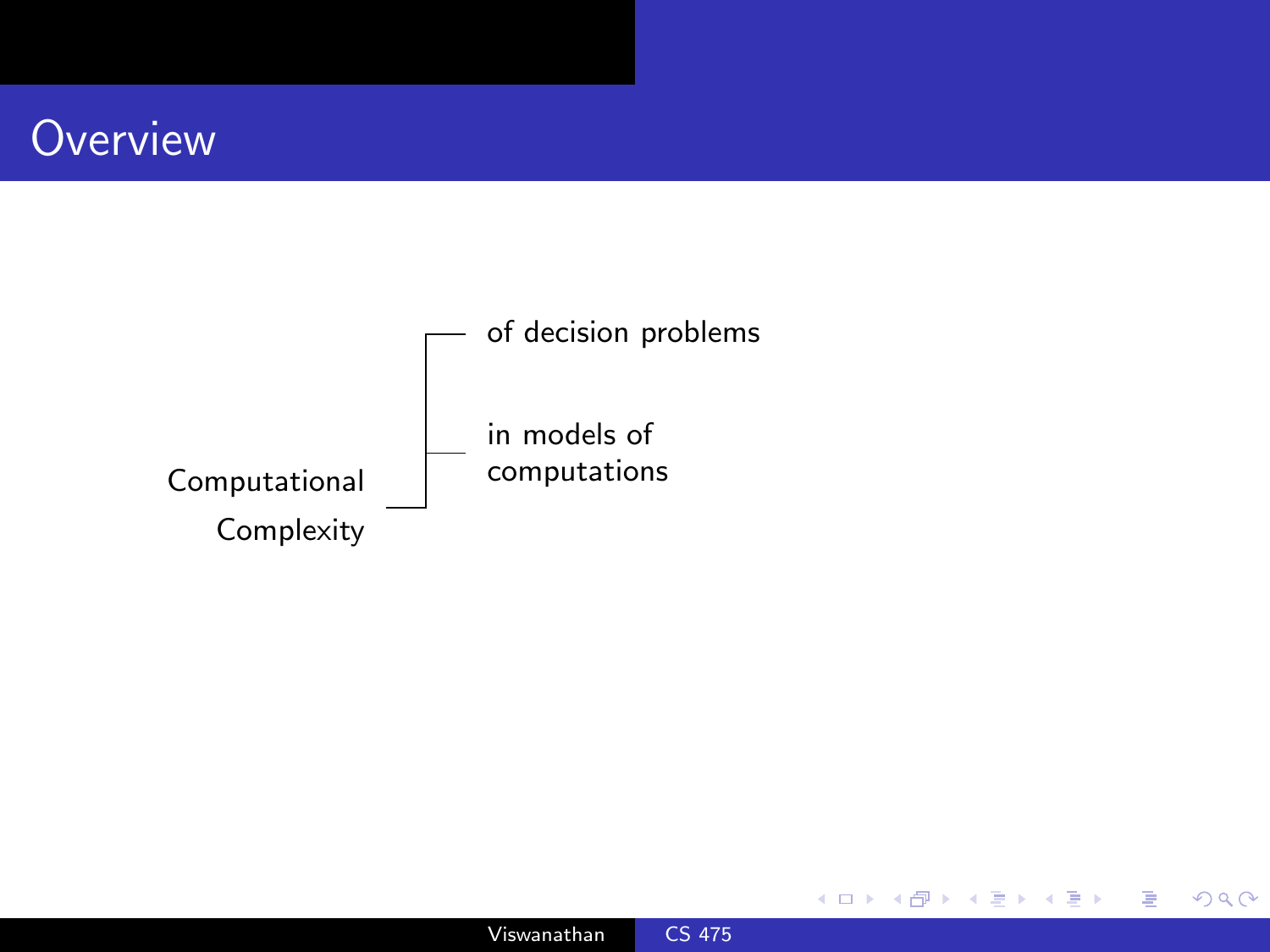

 $\leftarrow$ 

Þ

 $299$ 

∍

∍

**B**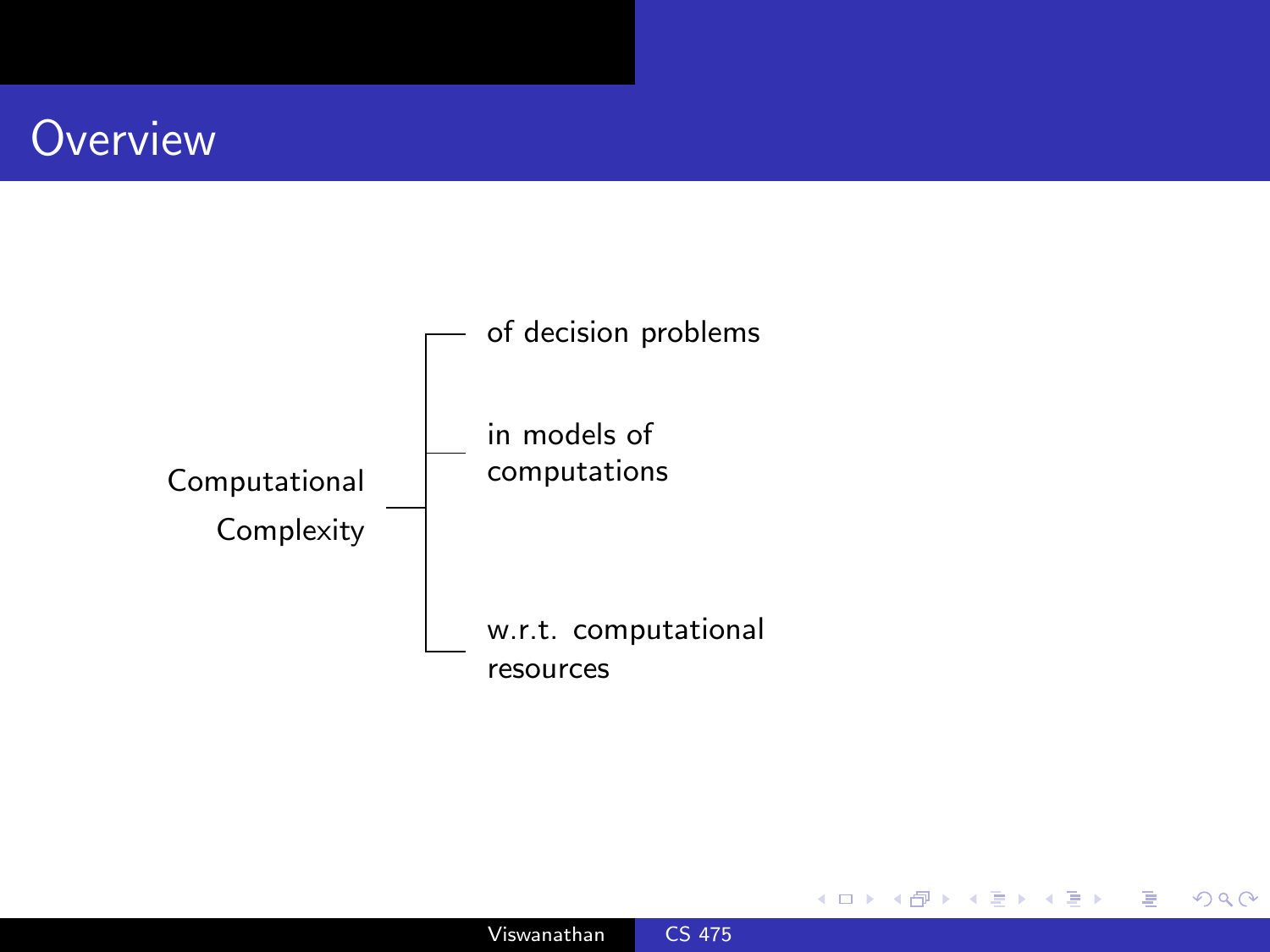

 $\leftarrow$ 

 $\sim$ 

 $299$ 

∍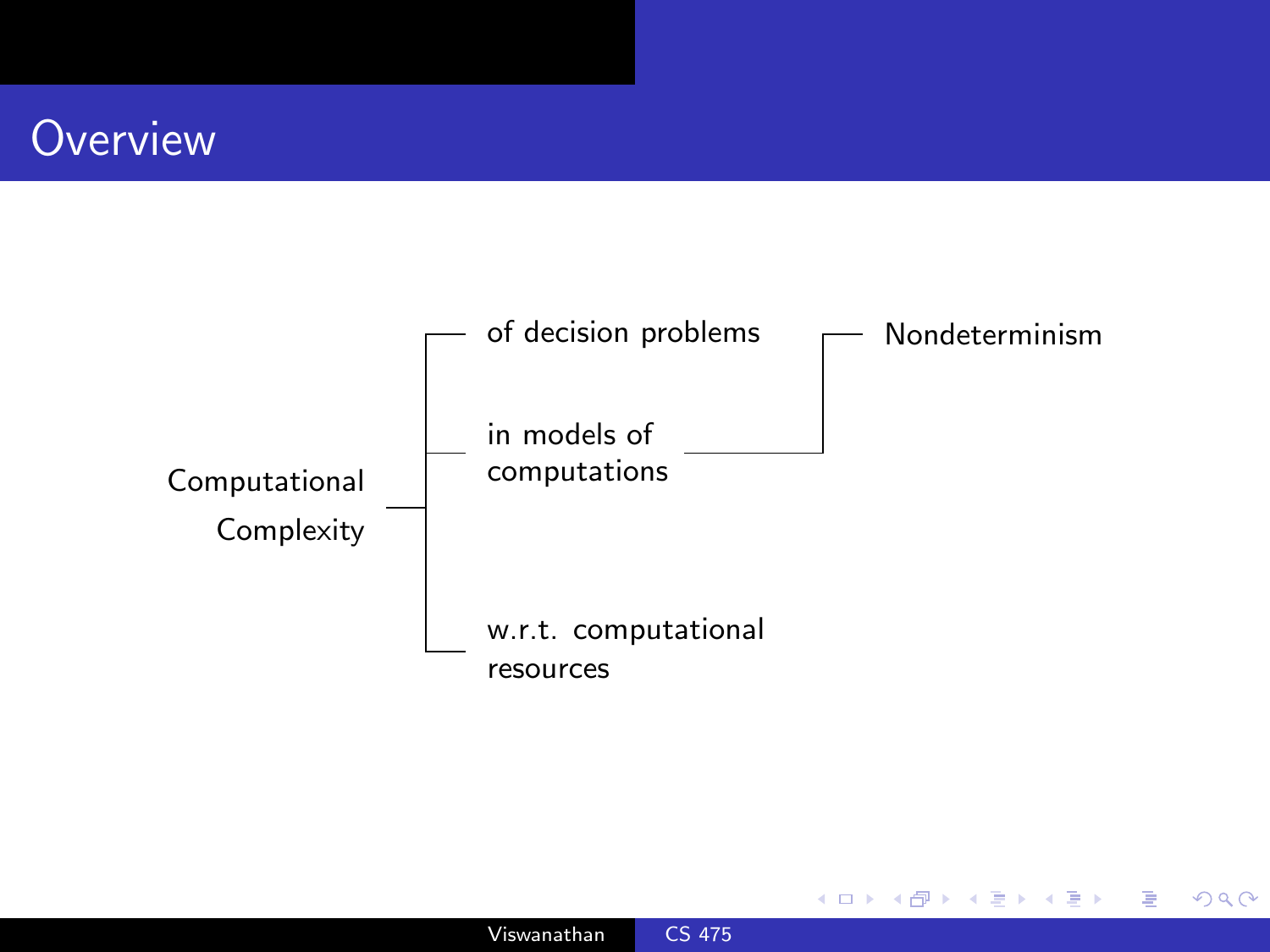

 $\leftarrow$ 

 $\sim$ 

 $299$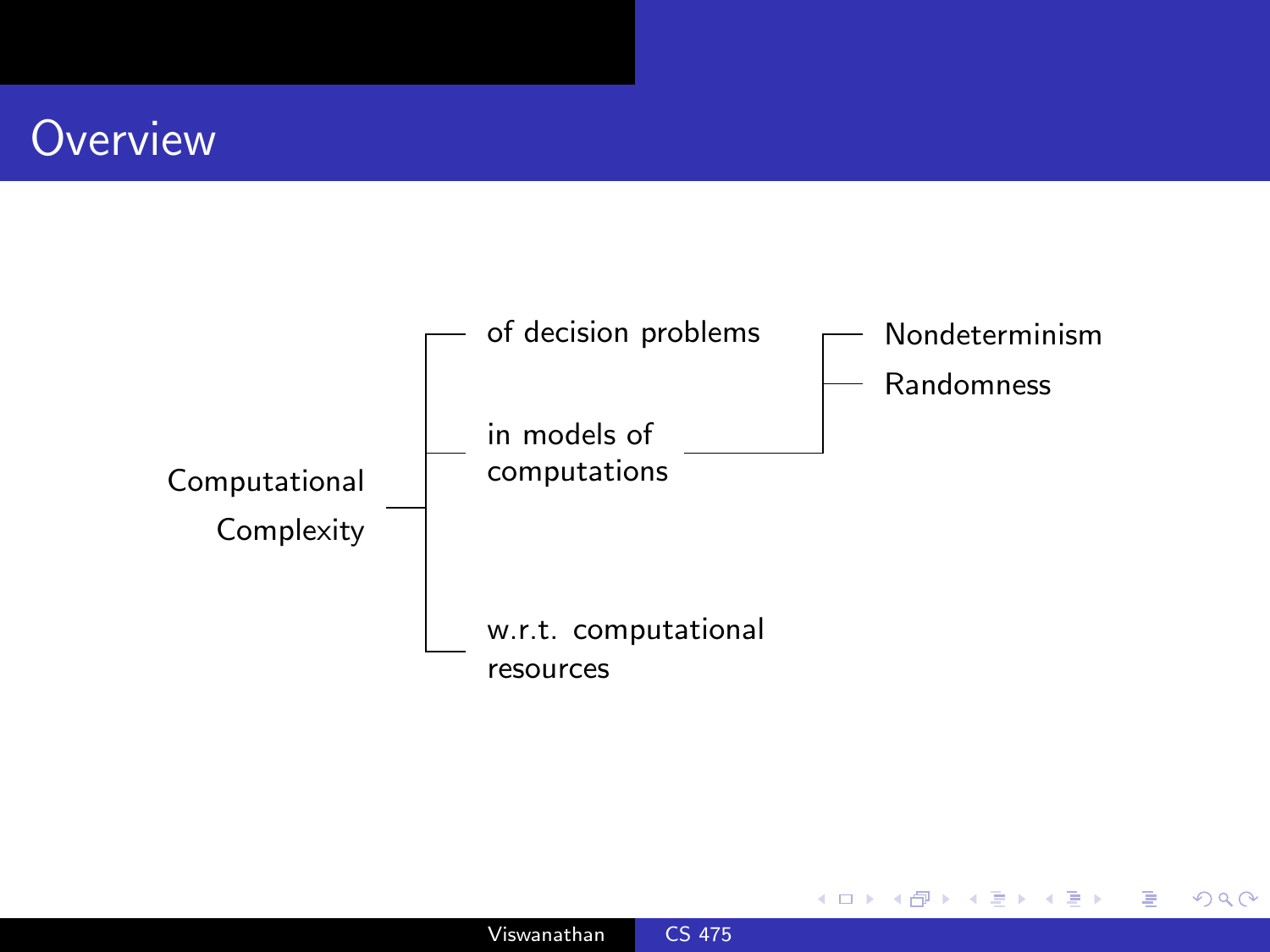

 $\leftarrow$ 

 $\sim$ 

つくへ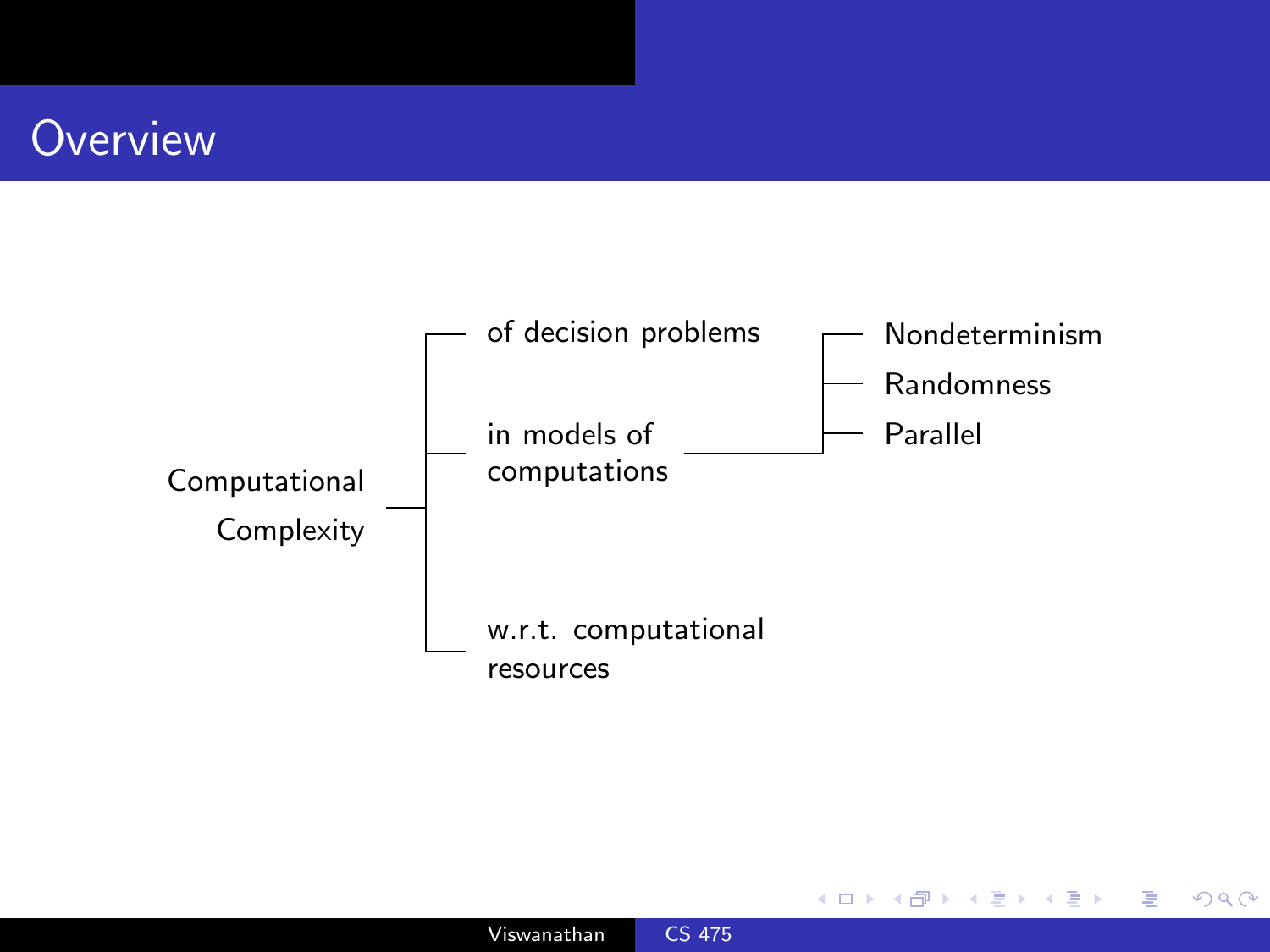

 $\leftarrow$ 

 $\sim$ 

つくへ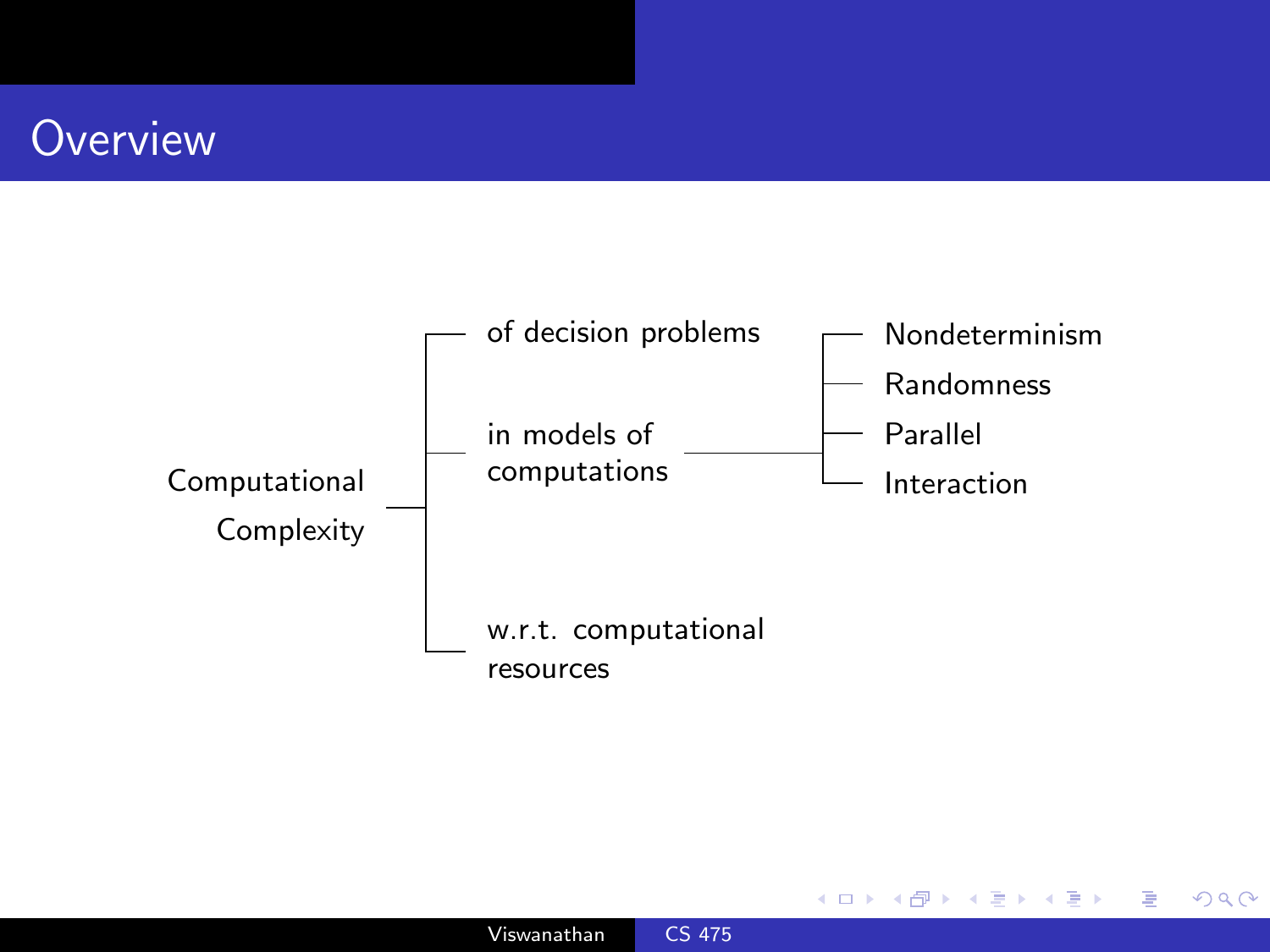

 $\leftarrow$ 

 $\sim$ 

つくへ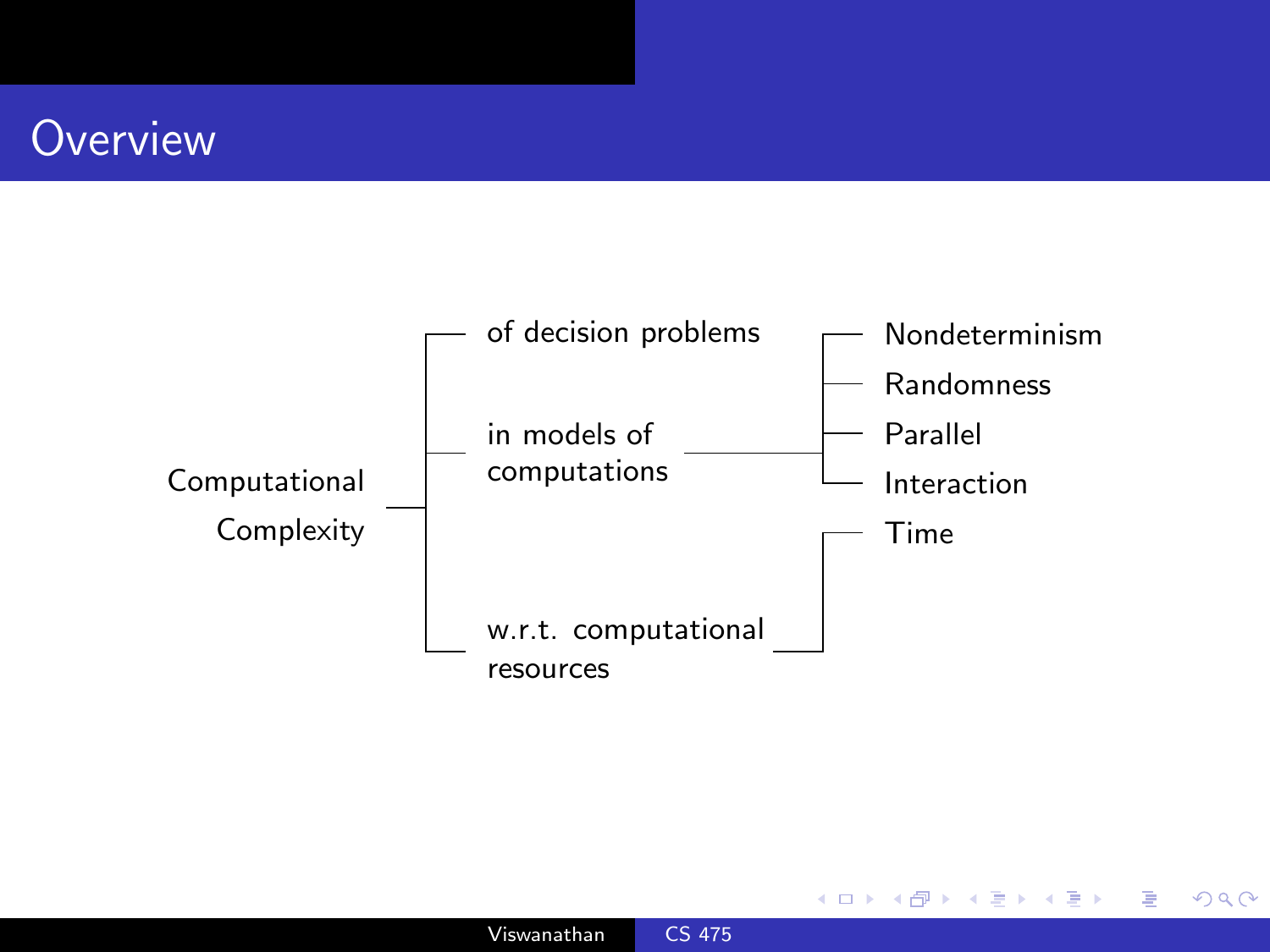

 $\leftarrow$ 

 $\sim$ 

つくへ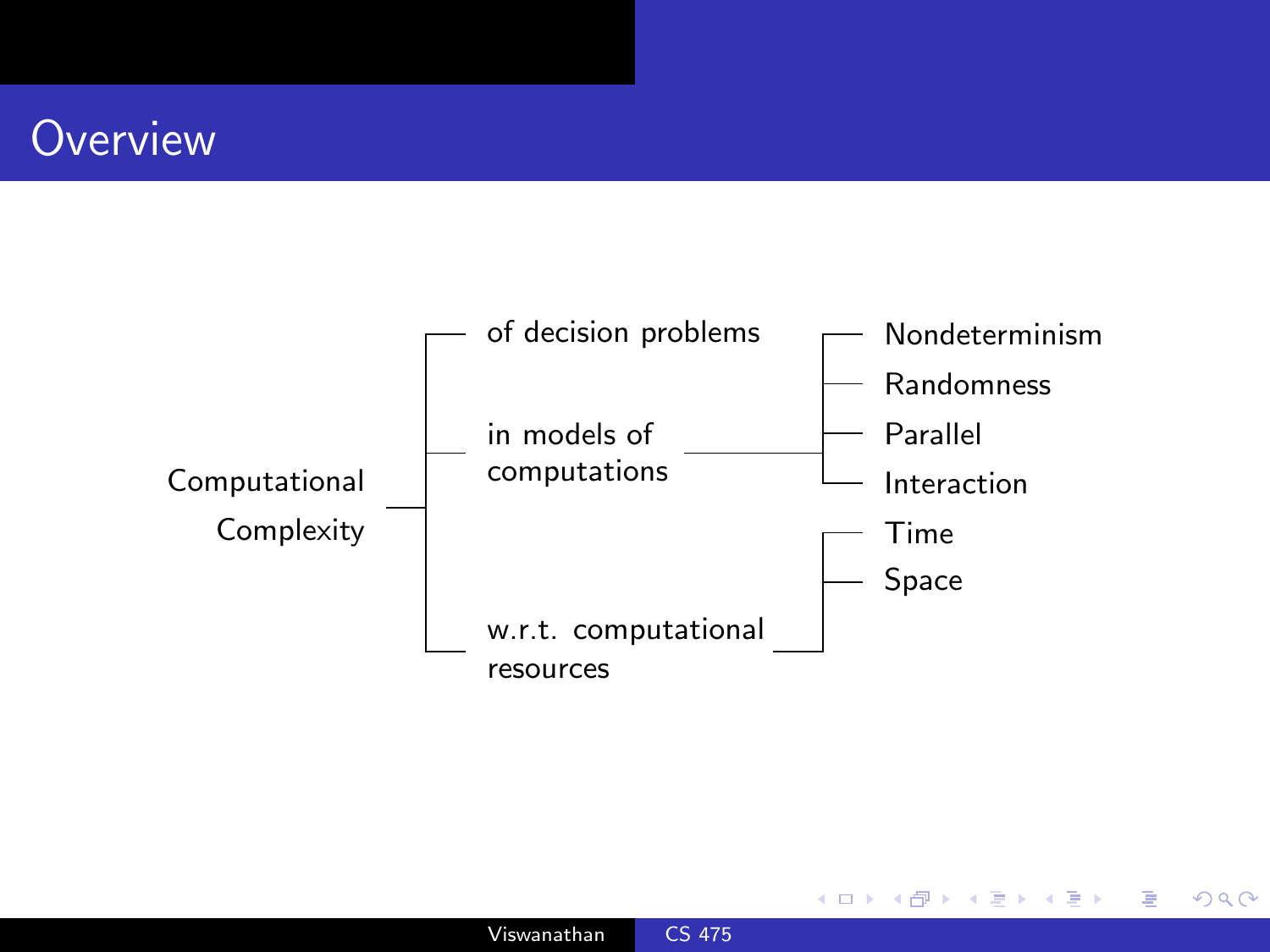

 $\leftarrow$ 

つくへ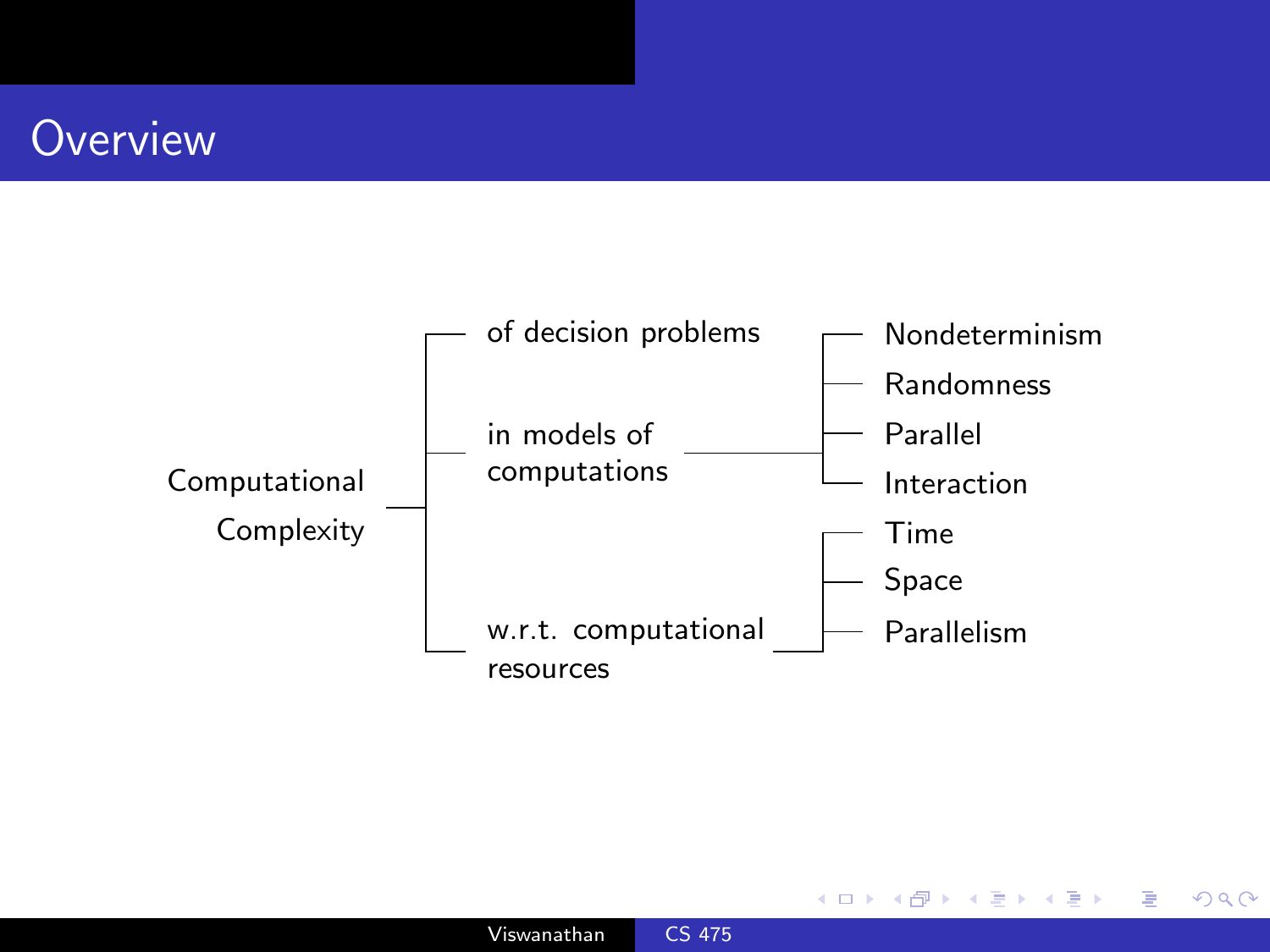

 $\leftarrow$ 

つくへ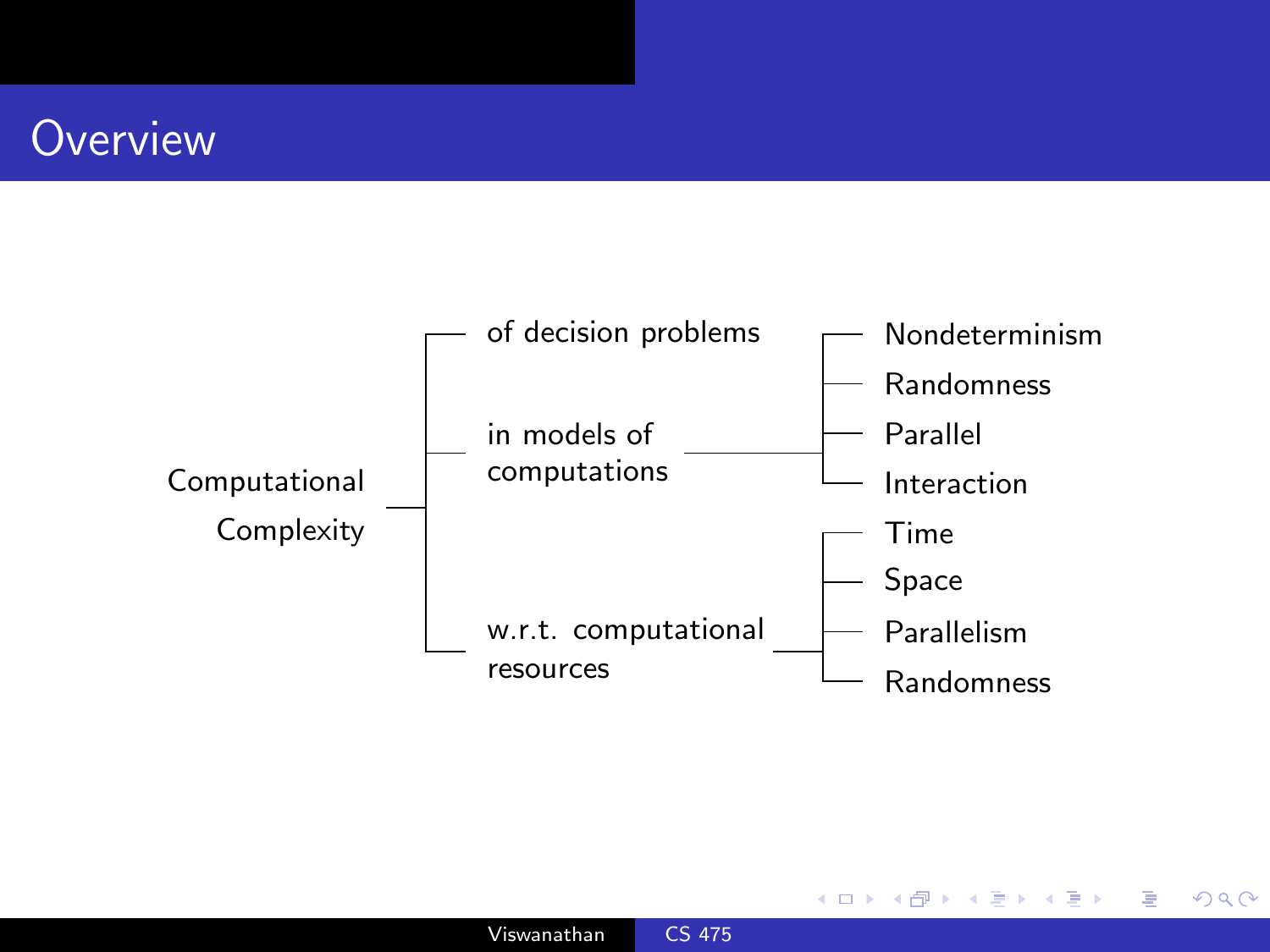

 $\leftarrow$ 

つくへ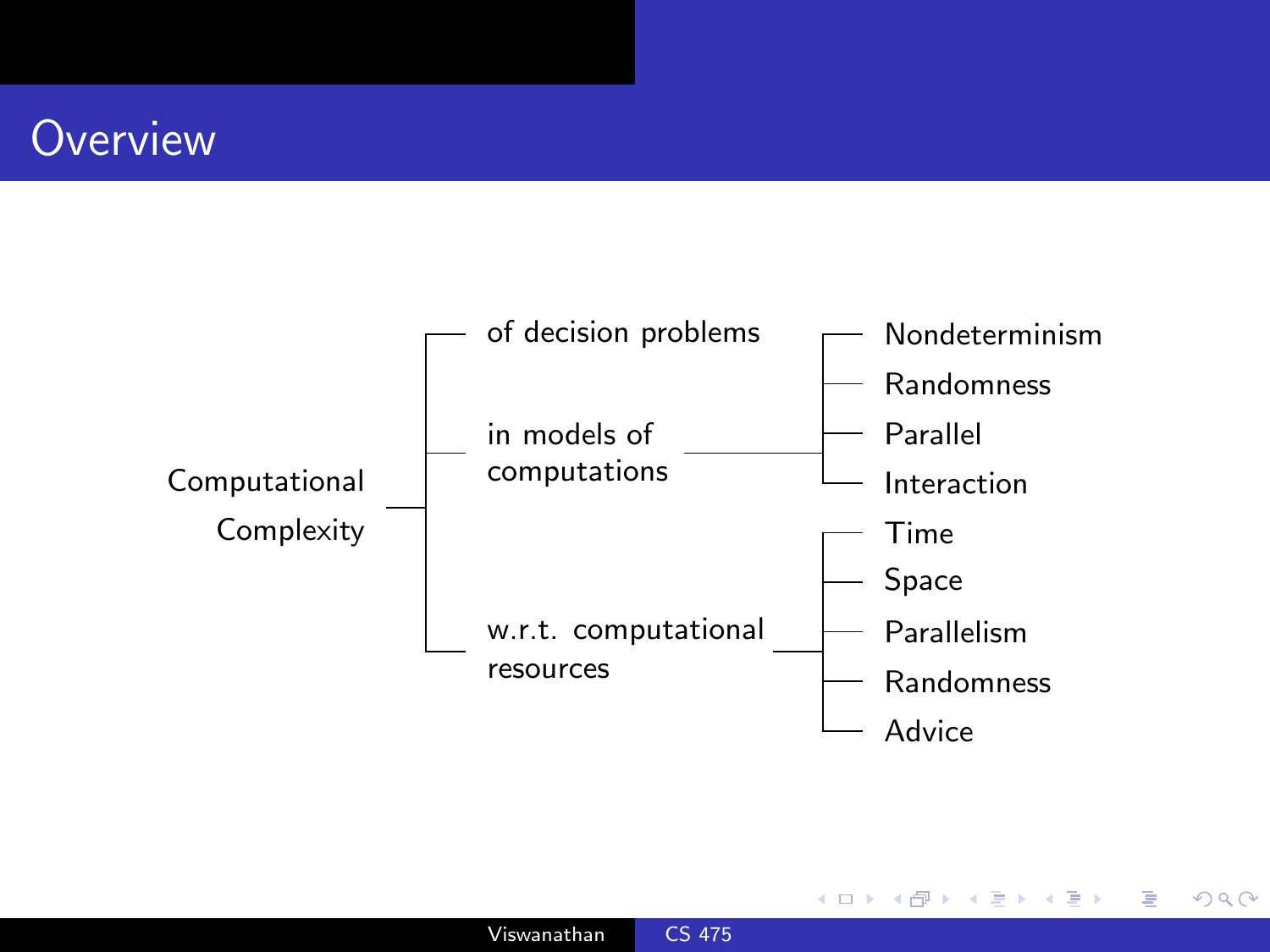### High-Level Questions

What are the limits of computation?



a. Ð  $299$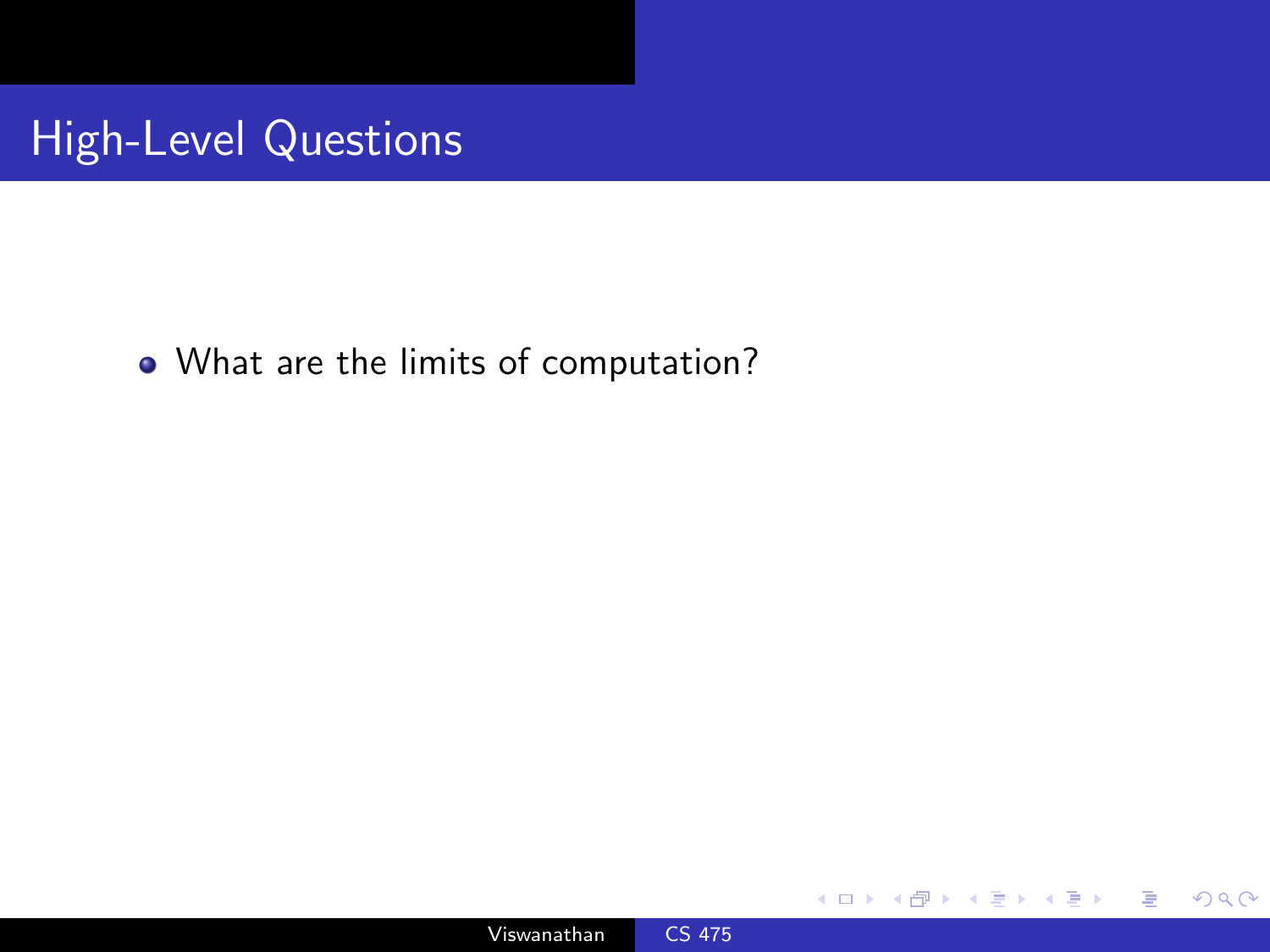- What are the limits of computation?
- Is finding proofs as easy as checking their correctness?

 $\Omega$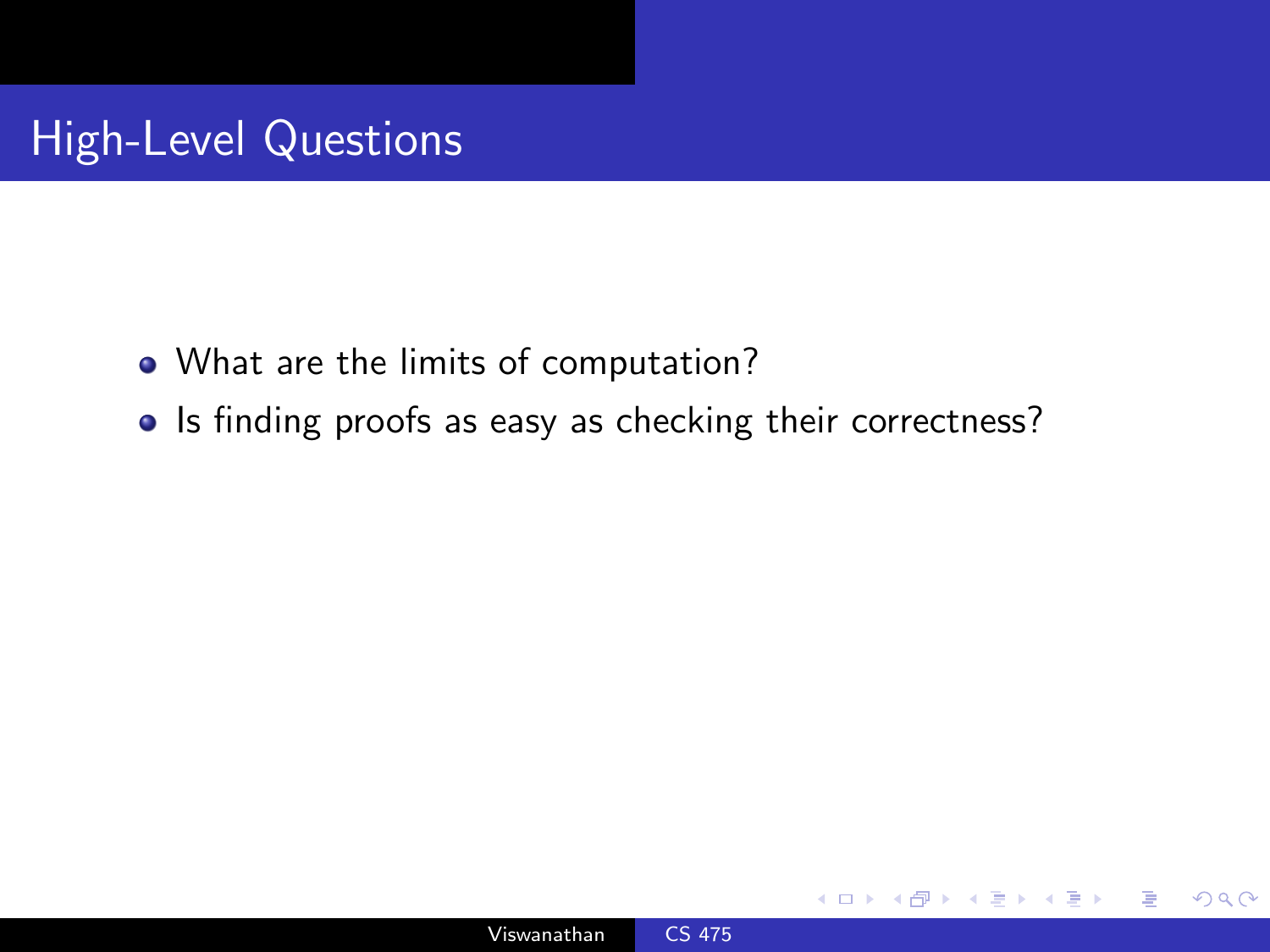- What are the limits of computation?
- Is finding proofs as easy as checking their correctness?
- Is every efficient sequential algorithm parallelizable?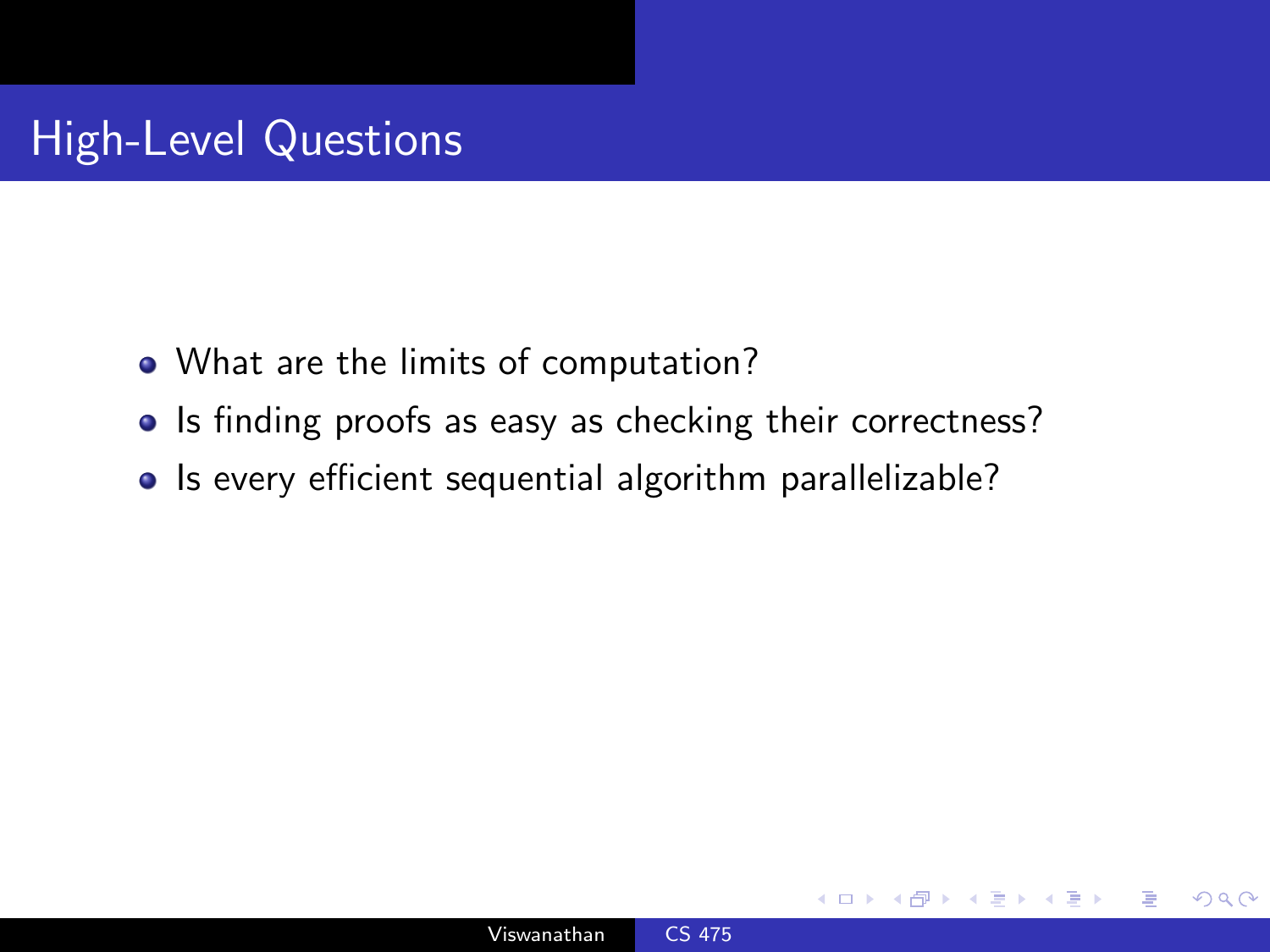- What are the limits of computation?
- Is finding proofs as easy as checking their correctness?
- Is every efficient sequential algorithm parallelizable?
- Can every (time) efficient algorithm be converted into one that uses a small amount of space?